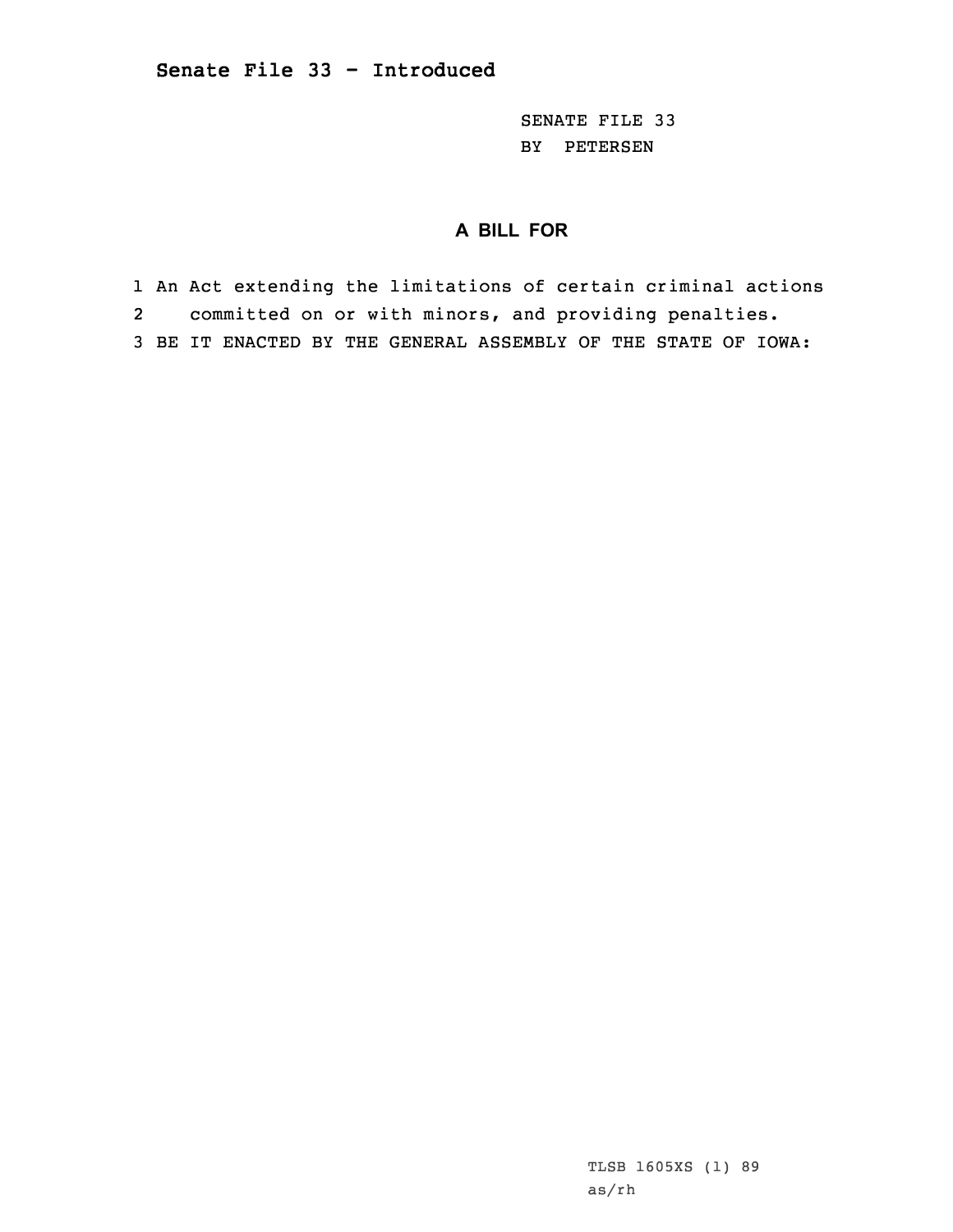1 Section 1. Section 802.2, subsection 1, Code 2021, is 2 amended to read as follows:

 1. An information or indictment for sexual abuse in the first, second, or third degree committed on or with <sup>a</sup> person 5 who is under the age of eighteen years shall may be found within fifteen years after the person upon whom the offense is committed attains eighteen years of age, or if the person against whom the information or indictment is sought is 9 identified through the use of a DNA profile, an information or indictment shall be found within three years from the date the person is identified by the person's DNA profile, whichever is 12 <del>later</del> at any time after the commission of the offense.

13 Sec. 2. Section 802.2A, Code 2021, is amended to read as 14 follows:

15 **802.2A Incest —— sexual exploitation by <sup>a</sup> counselor,** 16 **therapist, or school employee.**

 1. An information or indictment for incest under section 726.2 committed on or with <sup>a</sup> person who is under the age of 19 eighteen shall may be found within fifteen years after the person upon whom the offense is committed attains eighteen years of age. An information or indictment for any other 22 <del>incest shall be found within ten years after its</del> at any time after the commission of the offense.

24 2. An indictment or information for sexual exploitation by <sup>a</sup> counselor, therapist, or school employee under [section](https://www.legis.iowa.gov/docs/code/2021/709.15.pdf) 709.15 committed on or with <sup>a</sup> person who is under the age of eighteen 27 shall may be found within fifteen years after the person upon 28 whom the offense is committed attains eighteen years of age at any time after the commission of the offense. An information or indictment for any other sexual exploitation shall be found within ten years of the date the victim was last treated by the counselor or therapist, or within ten years of the date the victim was enrolled in or attended the school.

34 Sec. 3. Section 802.2B, unnumbered paragraph 1, Code 2021, 35 is amended to read as follows:

LSB 1605XS (1) 89

 $-1-$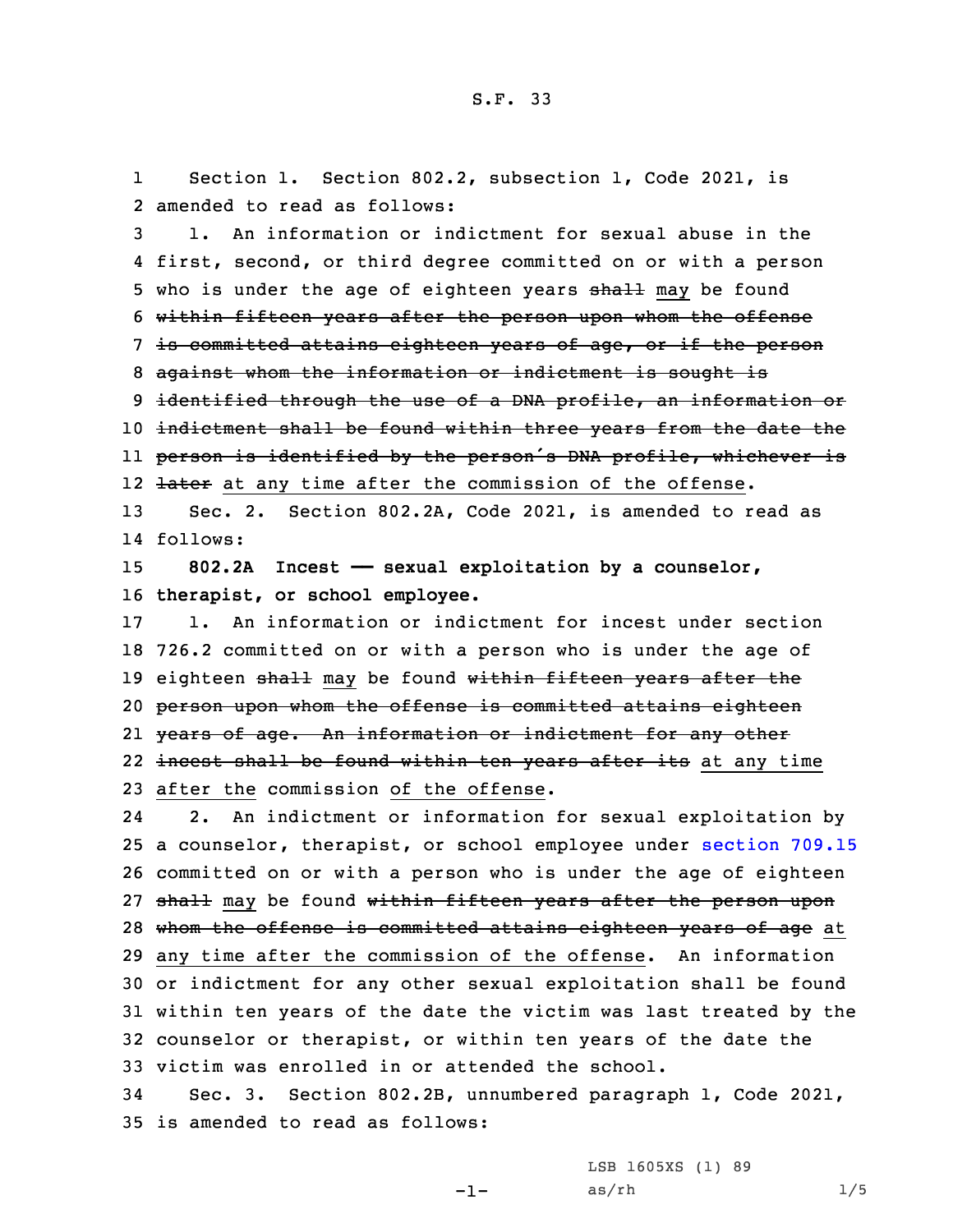An information or indictment for the following offenses

1

2 committed on or with <sup>a</sup> person who is under the age of eighteen 3 years shall may be found within ten years after the person upon 4 whom the offense is committed attains eighteen years of age, 5 or if the person against whom the information or indictment 6 is sought is identified through the use of <sup>a</sup> DNA profile, an 7 information or indictment shall be found within three years 8 from the date the person is identified by the person's DNA 9 profile, whichever is later at any time after the commission 10 of the offense: 11 Sec. 4. Section 802.2C, Code 2021, is amended to read as 12 follows: 13 **802.2C Kidnapping.** 14 An information or indictment for kidnapping in the first, 15 second, or third degree committed on or with <sup>a</sup> person who is 16 under the age of eighteen years shall may be found within ten 17 years after the person upon whom the offense is committed 18 attains eighteen years of age, or if the person against whom 19 the information or indictment is sought is identified through 20 the use of <sup>a</sup> DNA profile, an information or indictment shall be 21 found within three years from the date the person is identified 22 by the person's DNA profile, whichever is later commenced at 23 any time after the commission of the offense. 24 Sec. 5. Section 802.2D, Code 2021, is amended to read as 25 follows: 26 **802.2D Human trafficking.** 27 An information or indictment for human trafficking in 28 violation of section [710A.2](https://www.legis.iowa.gov/docs/code/2021/710A.2.pdf), committed on or with <sup>a</sup> person who 29 is under the age of eighteen years  $shall$  may be found within 30 ten years after the person upon whom the offense is committed 31 attains eighteen years of age, or if the person against whom 32 the information or indictment is sought is identified through 33 the use of <sup>a</sup> DNA profile, an information or indictment shall be 34 found within three years from the date the person is identified 35 by the person's DNA profile, whichever is later at any time

LSB 1605XS (1) 89

 $-2-$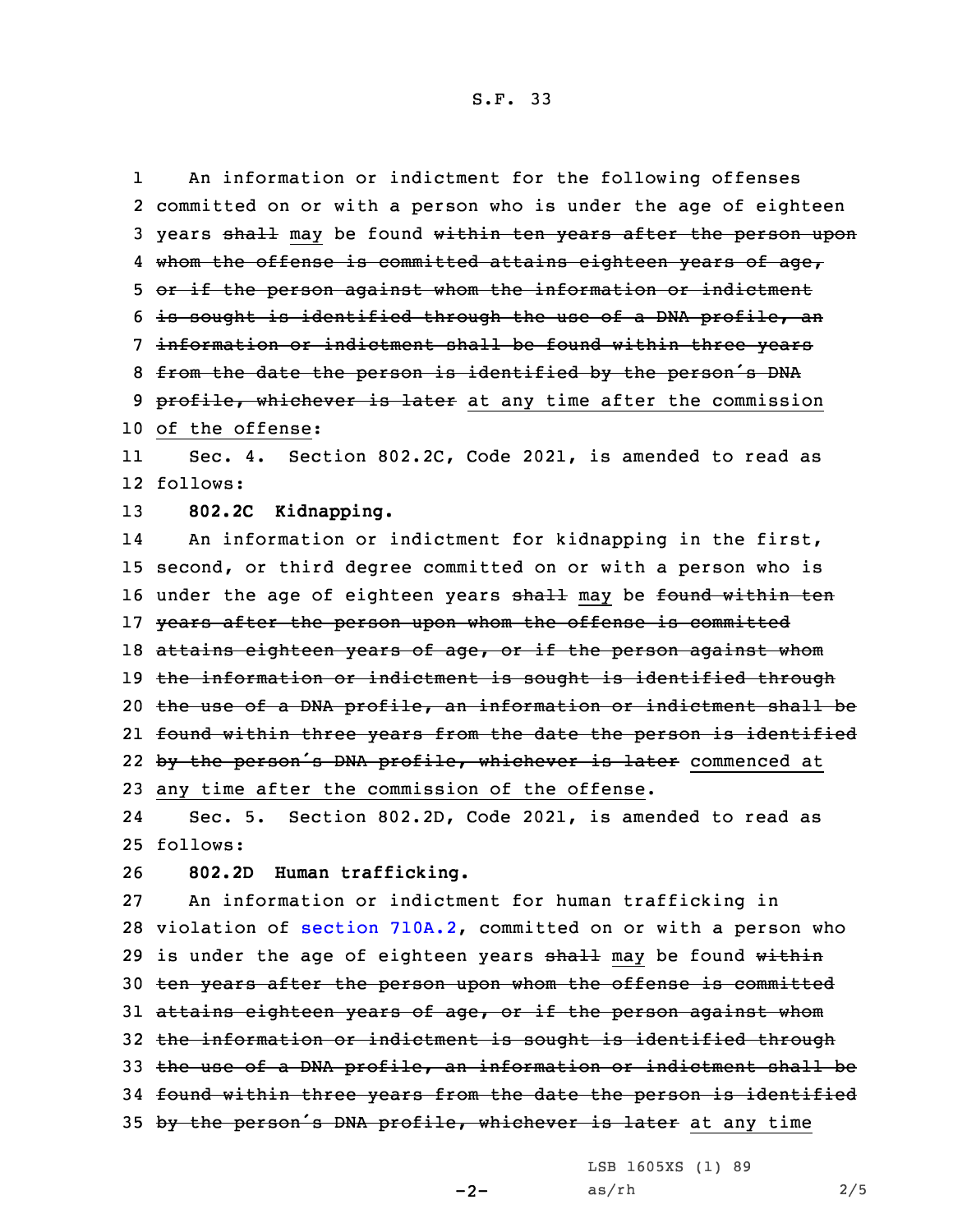## 1 after the commission of the offense. 2 EXPLANATION 3 **The inclusion of this explanation does not constitute agreement with** 4 **the explanation's substance by the members of the general assembly.** 5 This bill extends the limitations of certain criminal

 actions (statute of limitations) committed on or with minors. The amendment to Code section 802.2 provides that an information or indictment for sexual abuse in the first, second, or third degree committed on or with <sup>a</sup> person who is under the age of 18 years may be found at any time after commission of the offense. Under current law, an information or indictment for <sup>a</sup> sexual abuse offense committed on or with <sup>a</sup> person who is under 18 years of age shall be found within 15 years after the person upon whom the offense is committed attains 18 years of age, or if the person against whom the information or indictment is sought is identified through the use of <sup>a</sup> DNA profile, an information or indictment shall be found within three years from the date the person is identified by the person's DNA profile, whichever is later.

 The amendment to Code section 802.2A provides that an information or indictment for incest under Code section 726.2 committed on or with <sup>a</sup> person who is under the age of 18 may be found at any time after commission of the offense. Under current law, an information or indictment for incest shall be found within 15 years after the person upon whom the offense is committed attains 18 years of age. For other incest offenses committed upon <sup>a</sup> person 18 years of age or older, the information or indictment shall be found within 15 years after the commission of the offense. If the person against whom the information or indictment is sought is identified only through the use of <sup>a</sup> DNA profile, the limitation shall be tolled. However, an information or indictment shall be found within three years from the date the person is identified by the person's DNA profile.

35 The amendment to Code section 802.2A also provides that

 $-3-$ 

LSB 1605XS (1) 89  $as/rh$   $3/5$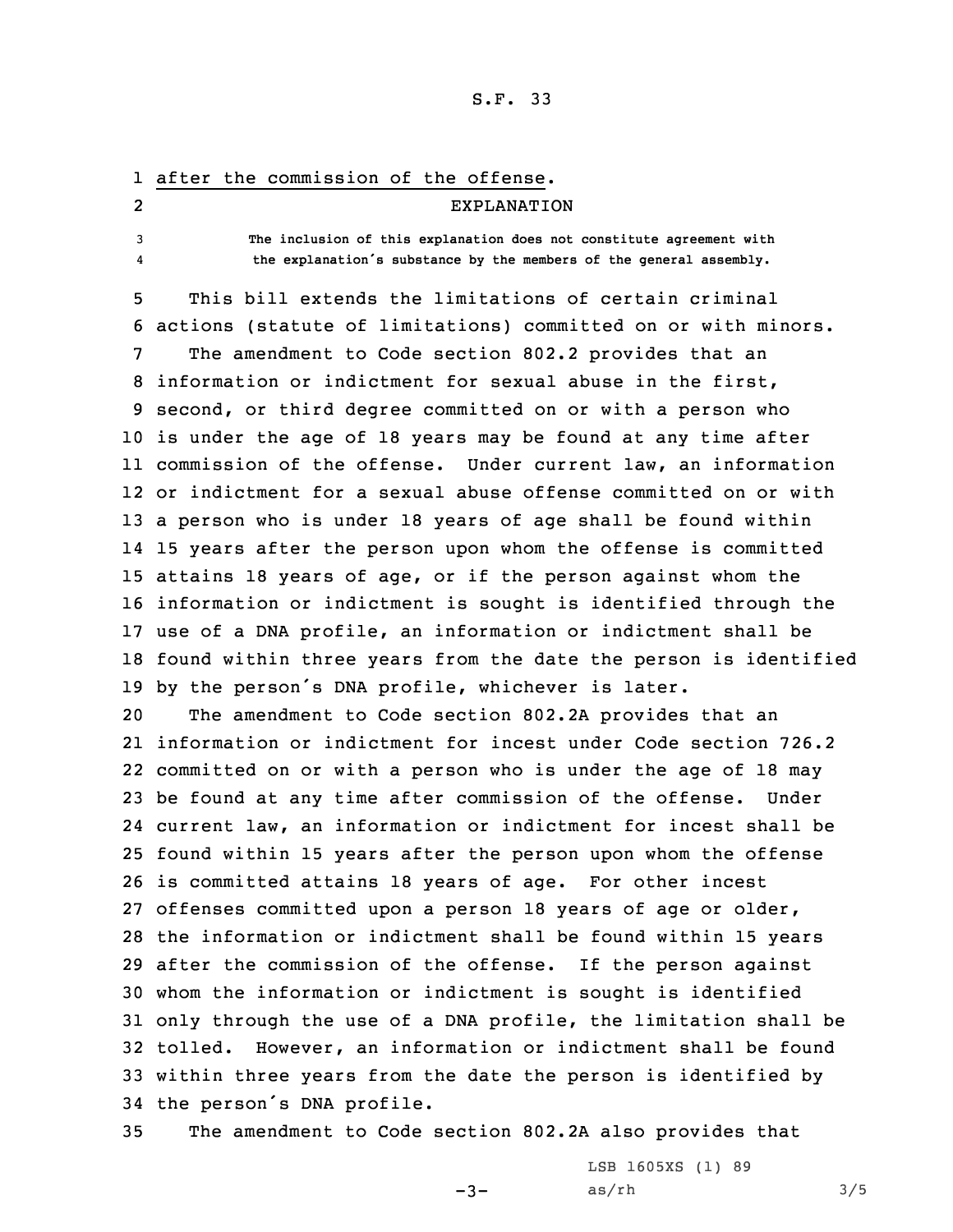an information or indictment for sexual exploitation by <sup>a</sup> counselor, therapist, or school employee under Code section 709.15 committed on or with <sup>a</sup> person who is under the age of 18 may be found at any time after commission of the offense. Under current law, an information or indictment for sexual exploitation by <sup>a</sup> counselor, therapist, or school employee shall be found within 15 years after the person upon whom the offense is committed attains 18 years of age. For other sexual exploitation by <sup>a</sup> counselor, therapist, or school employee offenses committed upon <sup>a</sup> person 18 years of age or older, the information or indictment shall be found within 10 years of the 12 date the person was last treated by the counselor or therapist, or within 10 years of the date the person was enrolled in or attended the school.

 The amendment to Code section 802.2B provides that an information or indictment may be commenced at any time after the commission of any of the following offenses if the offense is committed on or with <sup>a</sup> person under the age of 18: sexual abuse in the first degree in violation of Code section 709.2; sexual abuse in the second degree in violation of Code section 709.3; sexual abuse in the third degree in violation of Code section 709.4; lascivious acts with <sup>a</sup> child in violation of Code section 709.8; assault with intent to commit sexual abuse in violation of Code section 709.11; indecent contact with <sup>a</sup> child in violation of Code section 709.12; lascivious conduct with <sup>a</sup> minor in violation of Code section 709.14; sexual exploitation by <sup>a</sup> counselor, therapist, or school employee in violation of Code section 709.15; sexual misconduct with <sup>a</sup> juvenile in violation of Code section 709.16, subsection 2; kidnapping in the first degree in violation of Code section 710.2; kidnapping in the second degree in violation of Code section 710.3; kidnapping in the third degree in violation of Code section 710.4; human trafficking in violation of Code section 710A.2; incest in violation of Code section 726.2; and sexual exploitation of <sup>a</sup> minor in violation of Code section

 $-4-$ 

LSB 1605XS (1) 89  $as/rh$  4/5